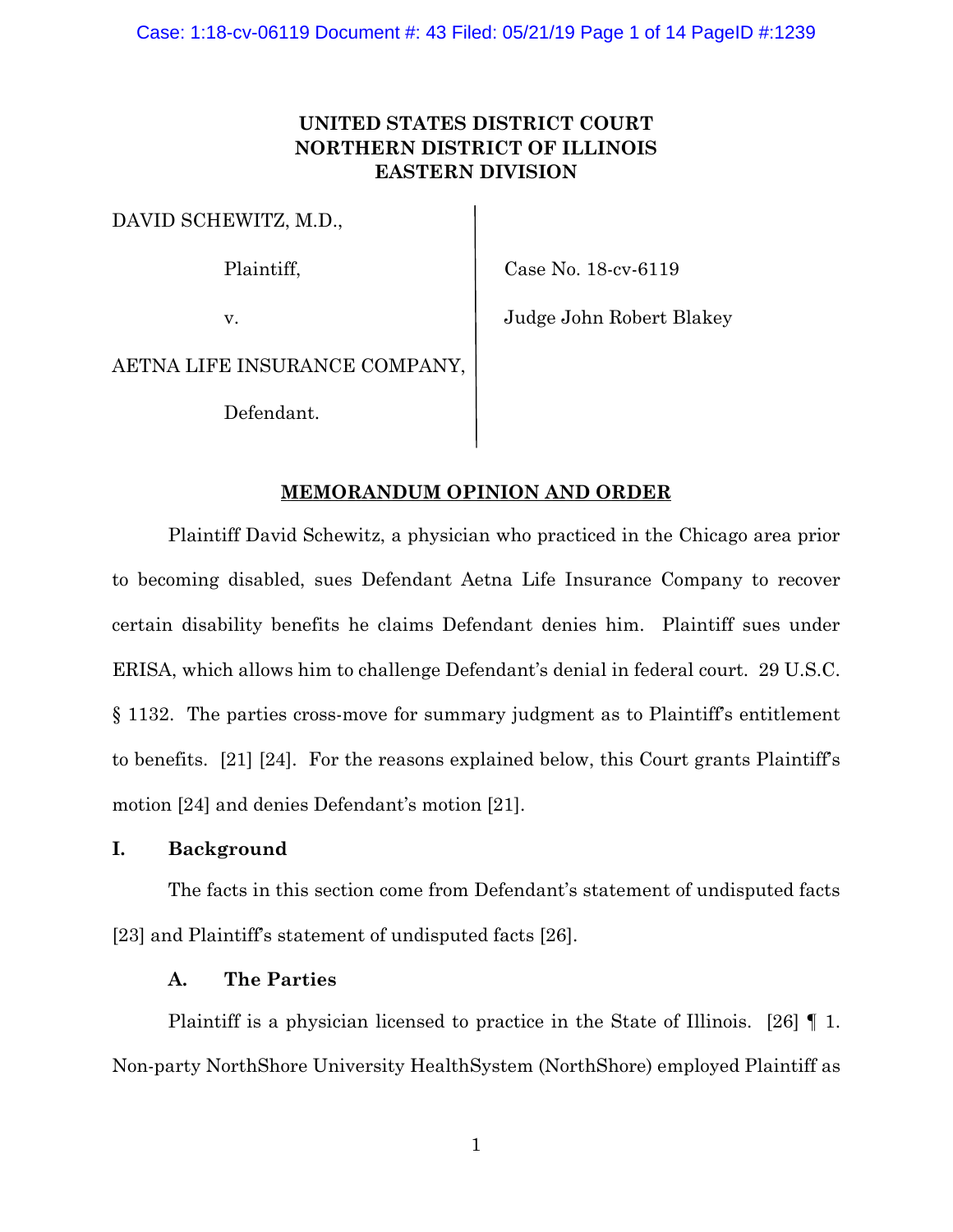an obstetrician-gynecologist pursuant to an employment agreement (the Agreement).

[23] ¶ 2. The Agreement, effective as of December 1, 2012, had an initial five-year

term (the Initial Term). [26] ¶ 7.

Addendum A of the Agreement set forth the terms of Plaintiff's base salary,

providing, in pertinent part:

As compensation for the professional, teaching, research, administrative and other services to be provided by [Plaintiff] under the Agreement, [NorthShore] shall pay [Plaintiff] an annual amount (the "Base Salary"), provided that [Plaintiff] meets the expectations described in the Agreement. . . .

a. **Years One and Two Of the Initial Term**. During each of the first two (2) years of the Initial Term, [Plaintiff's] Base Salary shall equal Three Hundred Twenty-Two Thousand Six Hundred Eighty-Nine and 00/100 Dollars (\$322,689.00) (the "Initial Base Salary").

b. **Years Three Through Five of the Initial Term**. During the three (3)-year period effective December 1, 2014 through November 30, 2017, the Base Salary shall be at least the amount of the Initial Base Salary, provided that [Plaintiff] meets the expectations described in the Agreement and during such three (3)-year period, the aggregate wRVUs for each year are at least 5,893 wRVUs ("Baseline Productivity"), which is equal to ninety percent (90%) of the 6,548 wRVUs reported to NorthShore by the Practice for the baseline period.

If [Plaintiff's] productivity is less than one-fourth (1/4) of Baseline Productivity, which equals 1,473 wRVUs ("Quarterly Baseline"), during any quarter in years three (3) through five (5) of the Initial Term (each a "Deficit Quarter"), [Plaintiff's] Base Salary for such Deficit Quarter will be recalculated in accordance with the Model [in Addendum B].

[23] ¶ 14. Addendum B to the Agreement provides that the "calculation for a particular quarter shall be determined as of the last day of that quarter." *Id.* ¶ 15.

## **B. The Plan**

While employed by NorthShore, Plaintiff participated in NorthShore's employee welfare benefit plan—the "Employee Long-Term Disability Plan" (the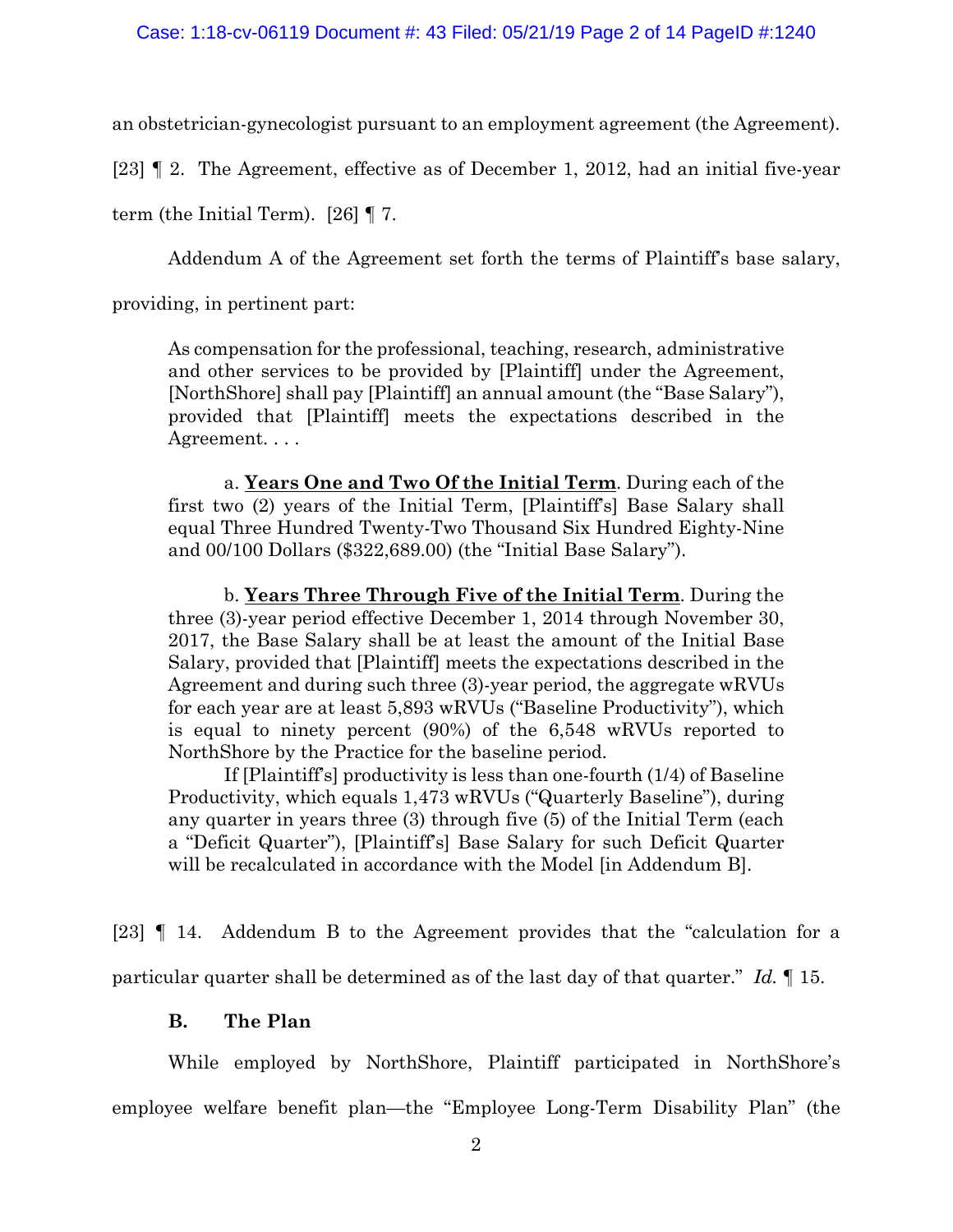Plan). *Id.* ¶ 3. The Employee Retirement Income Security Act of 1974 (ERISA) governs the Plan, and Defendant's Policy No. GP-659115-GI (the Policy) insures the Plan. *Id.* The Plan designates Defendant as the named fiduciary for adjudicating claims for benefits under the Plan and for deciding appeals of denied claims. [26] ¶ 13.

Under the Plan, long-term disability benefits pay out on a monthly basis. [23]

¶ 7. The Plan further provides: "The benefit amount is based on [the plan participant's] predisability earnings, up to the maximum monthly benefit shown in the Schedule of Benefits." *Id.*

The Plan supplies the method for calculating long term disability benefits:

To calculate your monthly long term disability benefit, multiply:

- Your Monthly predisability earnings; times
- The Benefit Percentage shown in the Schedule of Benefits.

The LTD benefit payable will be the lesser of:

- The monthly LTD benefit; and
- The maximum monthly benefit.

## *Id.* ¶ 8.

The Plan defines "predisability earnings" as the "amount of salary or wages you were receiving from an employer participating in this Plan on the day before a period of disability started, calculated on a monthly basis." *Id.* ¶ 9; [26] ¶ 16.

The Plan further states, in relevant part: "Your predisability earnings will be figured from the rule below that applies to you. . . . If you are paid on an annual contract basis, your monthly salary is based on your annual contract divided by 12. . . ." [23] ¶ 10. And, the Schedule of Benefits states that the "Scheduled Monthly Benefit" is "60% of your monthly predisability earnings." *Id.* ¶ 11.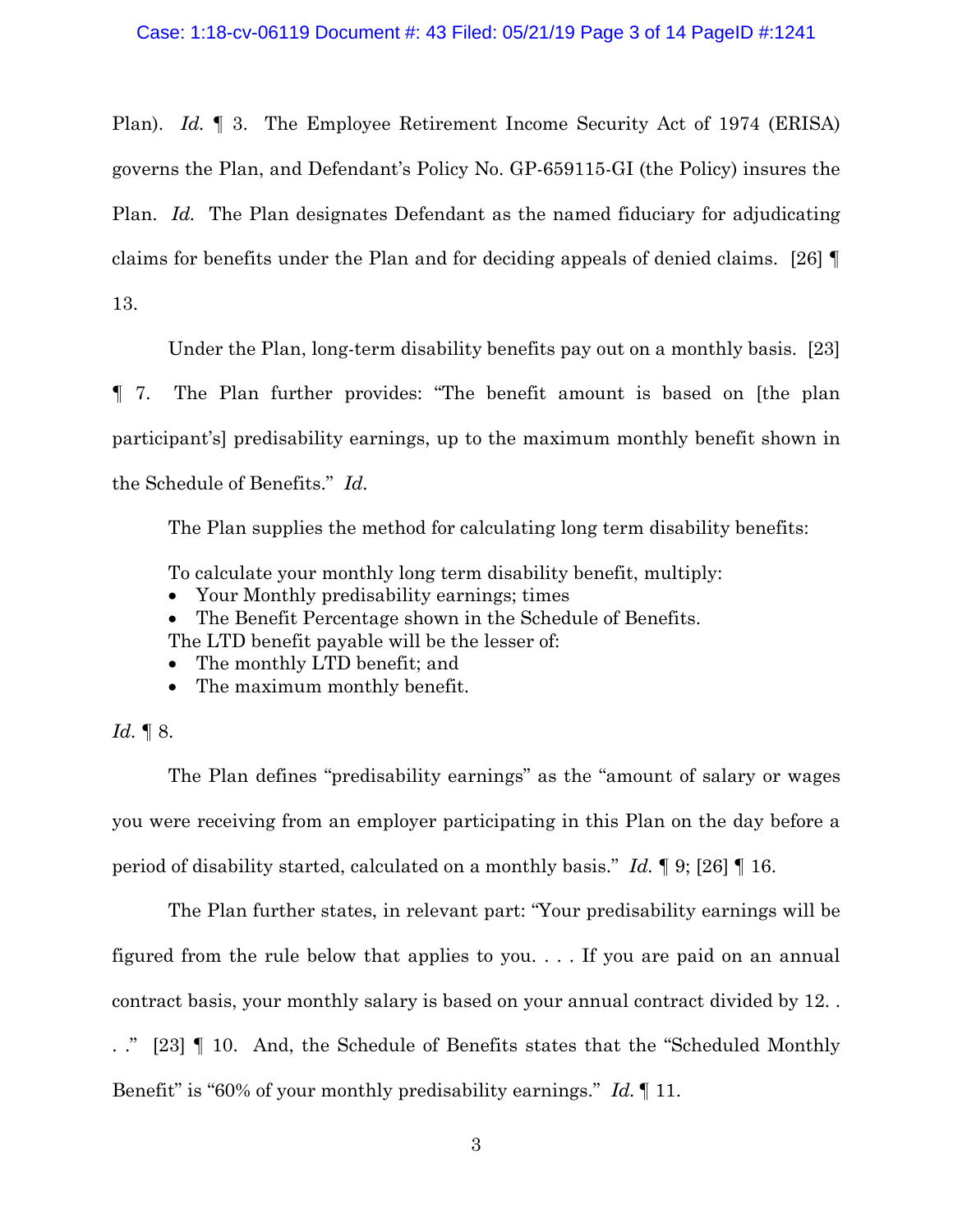## **B. NorthShore Prematurely Reduces Plaintiff's Salary**

Consistent with the Agreement's terms, Plaintiff received his annual salary of \$322,689 for the first two years of the Initial Term: December 1, 2012 through December 1, 2014. [26] ¶ 18.

The parties concur that the Agreement does not permit NorthShore to recalculate Plaintiff's salary on the first day of the third year of his Initial term. *Id.* ¶ 21. The parties also agree that the Agreement does not let NorthShore adjust Plaintiff's salary based upon his productivity during the second year of his Initial Term. *Id.* ¶ 22.

Yet, on December 1, 2014, NorthShore reduced Plaintiff's salary to \$156,011 based upon purported deficient productivity during the previous year. *Id.* ¶ 20. In January 2015, NorthShore's CFO sent Plaintiff a letter, informing Plaintiff about the salary reduction, and explaining that NorthShore based the reduction "on the data in the twelve-month period beginning on December 1, 2013 and ending on November 30, 2014." [23] ¶ 19.

The CFO further recalled in the letter that:

During the meeting between you and me late last year, it was discussed that the best thing to do would be to try to alleviate any impact the salary changes may have by setting your salary in accordance with the Primary Care Physician Group Compensation Model . . . as of December 1, 2014.

*Id.* 120. The letter then notes: "However, as [Plaintiff] indicated in our meeting ... on December 30, 2014, rather than having your salary adjusted as described above, you [Plaintiff] would prefer to maintain your initial annual salary rate of \$322,689 through February 28, 2015." *Id.* ¶ 21.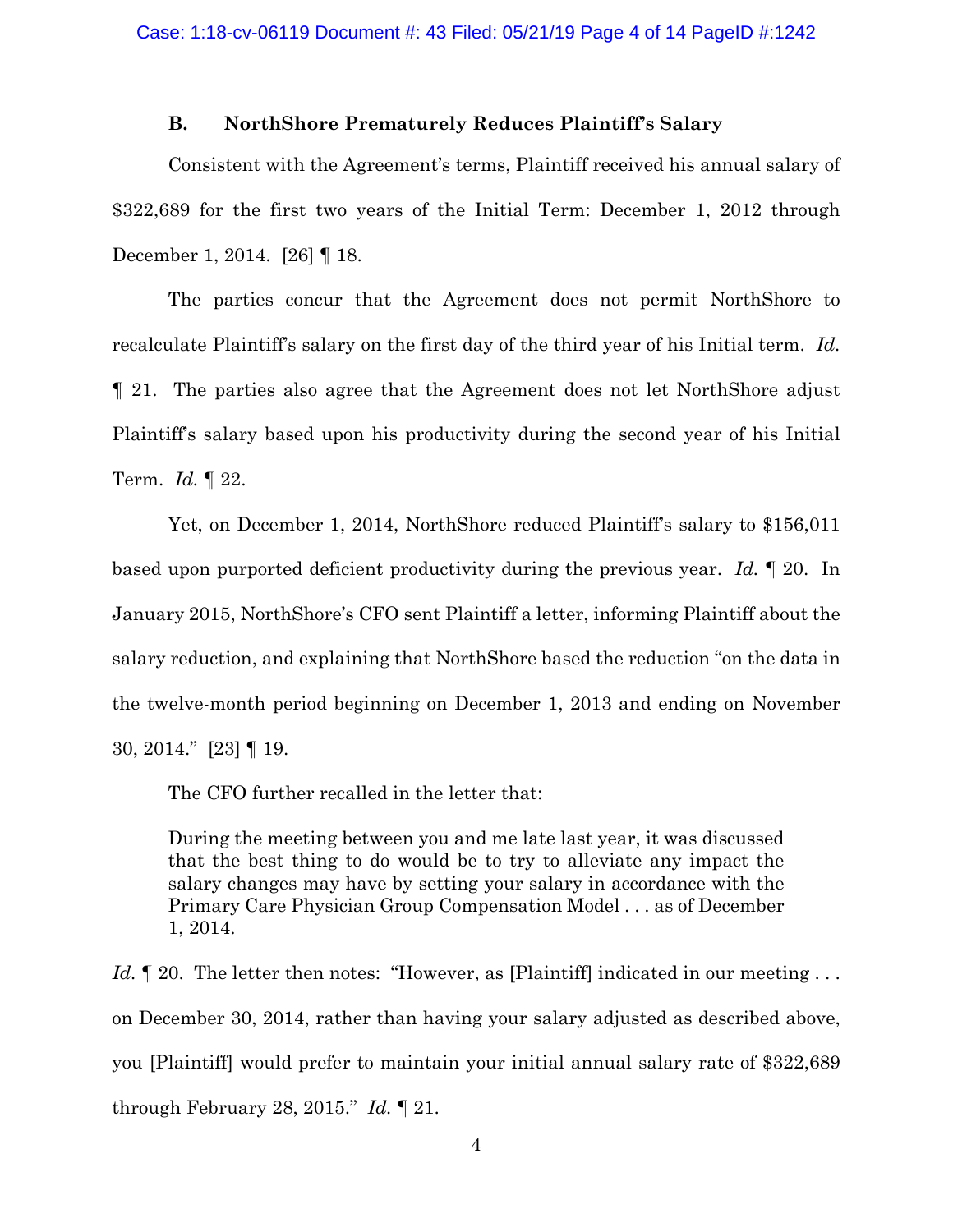The letter then states:

Going forward, your salary and production will continue to be evaluated on a quarterly basis pursuant to Section 1.b of your Agreement. In the event your aggregate wRVU production from December 1, 2014 through February 28, 2015 is less than one-fourth of the aggregate wRVU target of 5,893 (or 1,473 aggregate wRVUs per quarter), this would be considered a "deficit quarter" and your base salary will be reset according to the Model as soon as administratively possible following the end of that quarter (February 28, 2015). Additionally, any overage paid to you during the deficit quarter will be withheld from your base salary until such overage is satisfied. Thus, you may have checks which are for \$0 or deficit paychecks.

*Id.* 122. The letter then provides two options to Plaintiff:

By making a selection below, you are either selecting option 1, which would maintain your reduced salary at \$156,011 annually, or option 2, which would retroactively increase your annual salary to \$322,689 effective December 1, 2014 through February 28, 2015. Beginning March 1, 2015 your salary will be reduced in accordance with your contract. Thus, Option 2 leads to a large overpayment being deducted from the lower annual salary, and therefore during the months of repayment of March, April and May 2015 your checks will likely be close to \$0 or even a deficit.

Id. <sup>123</sup>. Plaintiff chose option 2 and signed below the following language in January

2015:

Option 2: Increase salary to \$322,689.00 retroactive to December 1, 2014, through February 28, 2015. Should work RVU's for the quarter equal less than 1,473, salary will be reduced in accordance with the Model effective March 1, 2015, with repayment for the overpayment from December 1, 2014 through February 28, 2015 during March, April and May 2015.

*Id.* ¶ 24.

# **C. Plaintiff Commences Disability Leave**

Due to a serious eye injury requiring surgery, Plaintiff took short-term disability status on February 4, 2015. [26] ¶ 32. That same month, Plaintiff wrote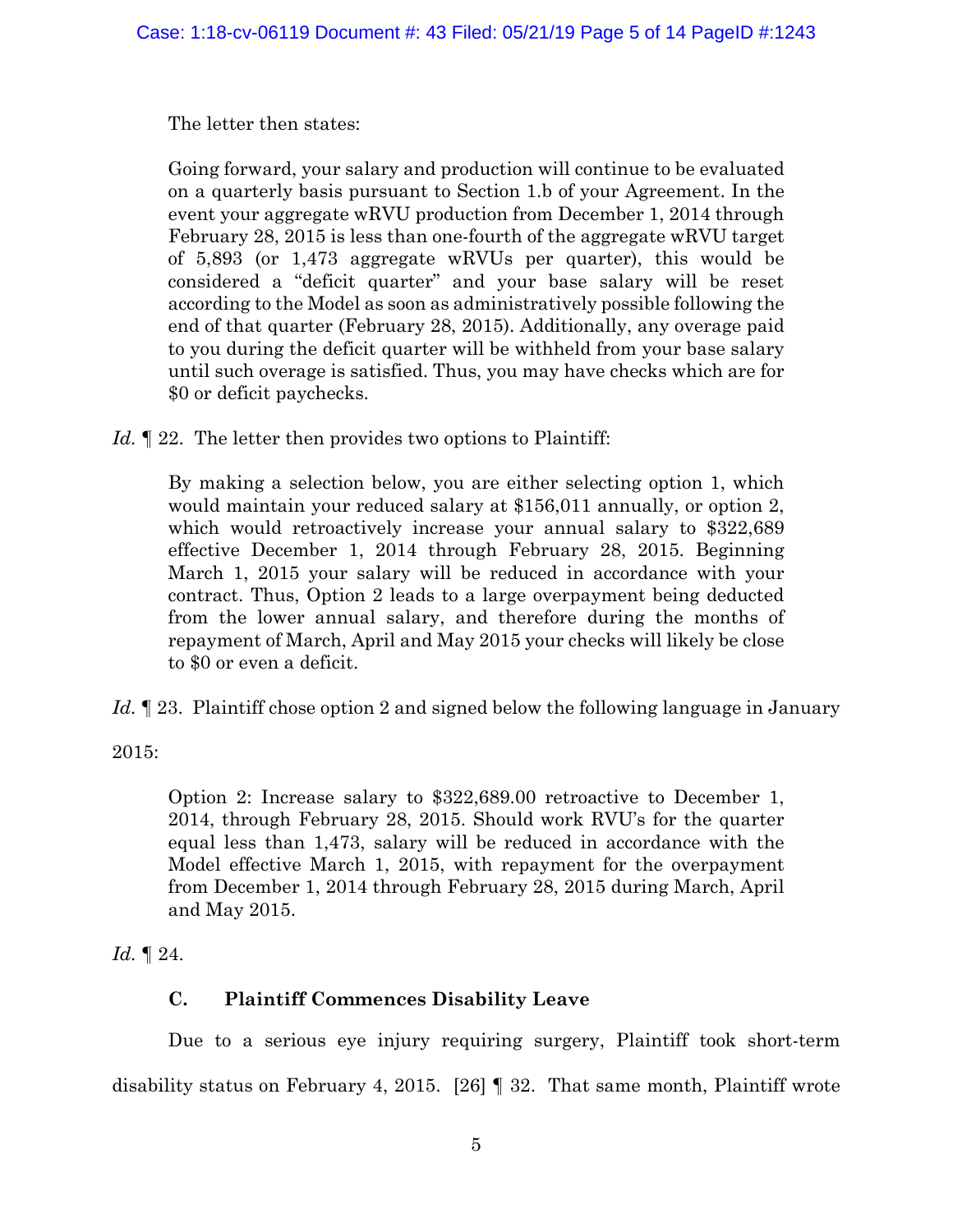#### Case: 1:18-cv-06119 Document #: 43 Filed: 05/21/19 Page 6 of 14 PageID #:1244

NorthShore a letter, notifying NorthShore he had not been paid the base salary of \$322,689 since December 1, 2014, despite his election of Option 2. [23] ¶ 27. Subsequently, in March 2015, NorthShore paid Plaintiff the difference between the base salary of \$322,689 and the salary of \$156,011 for the period December 1, 2014 through February 28, 2015. *Id.* ¶ 28.

Plaintiff commenced long-term disability on August 2, 2015, due to vision loss, a retinal tear in both eyes, and a right macular hole in his right eye. [26] ¶ 33.

On August 12, 2015, NorthShore's Human Resources informed Defendant that Plaintiff's salary was reduced to \$156,011 "on 12/1/14 to reflect his productivity," Plaintiff's "base salary was then reset to [\$]323,689 on 2/27/15 per his request, but since he was not entitled to this pay amount . . . the higher salary is not reflective of his actual salary at the time of leave." [23] ¶ 31. NorthShore then reiterated in a letter to Plaintiff dated November 23, 2015, that "the salary calculation of \$171,765 was determined to be correct effective December 1, 2014 based on the language of [Plaintiff's] employment agreement." *Id.* ¶ 32.

Four months later, in December 2015, Defendant wrote Plaintiff regarding his long-term disability benefit, stating that based upon its review, his benefit would be based upon the salary of \$171,765, not \$322,689. *Id.* ¶ 34. In June 2016, Plaintiff appealed Defendant's decision; in September 2016, Defendant denied Plaintiff's appeal. *Id.* ¶¶ 36, 37.

### **II. Legal Standard**

### **A. Summary Judgment**

Summary judgment is proper where there is "no dispute as to any material fact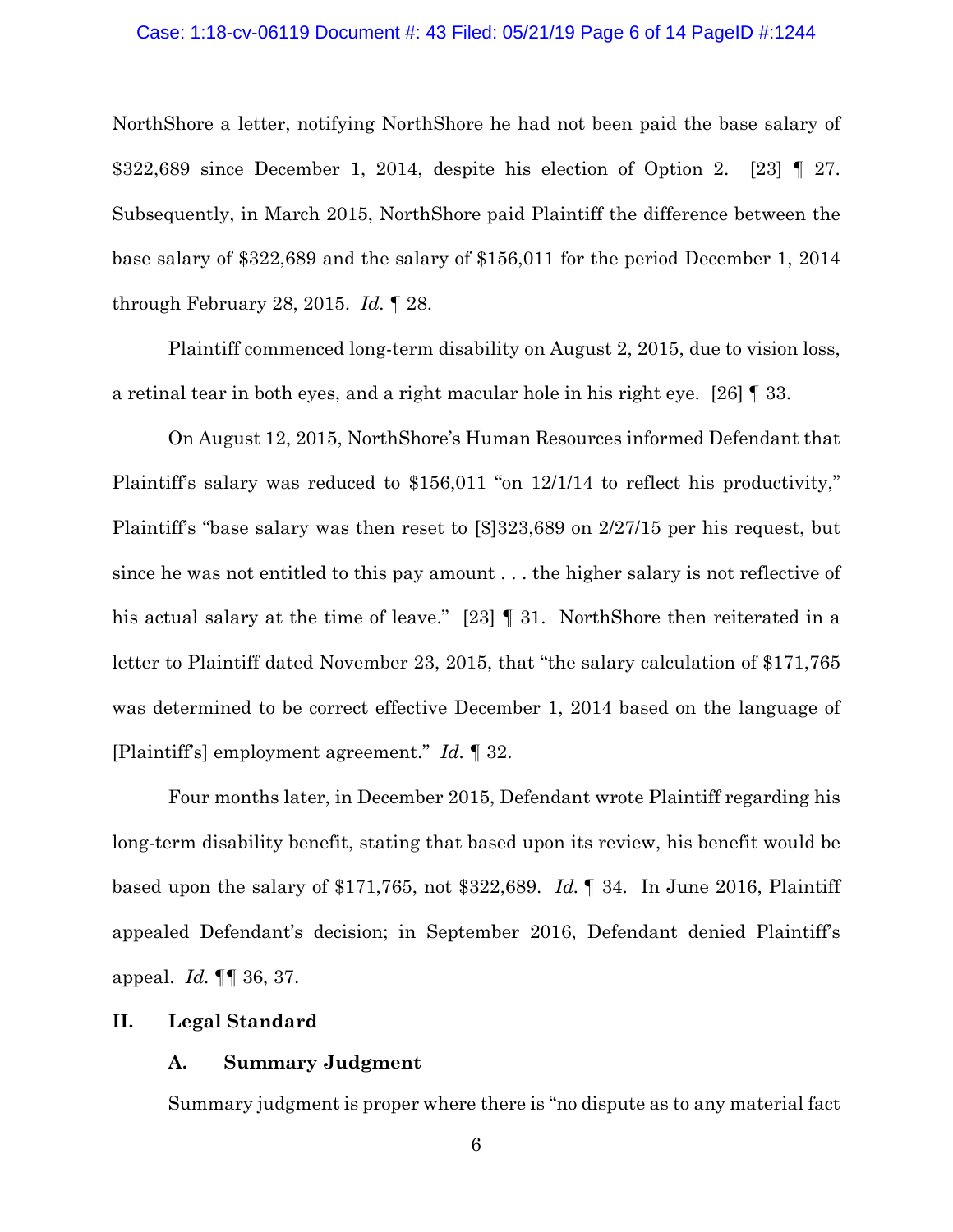#### Case: 1:18-cv-06119 Document #: 43 Filed: 05/21/19 Page 7 of 14 PageID #:1245

and the movant is entitled to judgment as a matter of law." Fed. R. Civ. P. 56(a). A genuine dispute as to any material fact exists if "the evidence is such that a reasonable jury could return a verdict for the nonmoving party." *Anderson v. Liberty Lobby, Inc.*, 477 U.S. 242, 248 (1986). The party seeking summary judgment has the burden of establishing that there is no genuine dispute as to any material fact. *See Celotex Corp. v. Catrett*, 477 U.S. 317, 323 (1986). Cross-motions for summary judgment "do not waive the right to trial;" rather, this Court "treats the motions separately in determining whether judgment should be entered in accordance with Rule 56." *Marcatante v. City of Chicago, Ill.*, 657 F.3d 433, 438–39 (7th Cir. 2011).

### **B. ERISA**

ERISA authorizes participants of employee benefit plans to sue to recover benefits due under the terms of those plans. *Fontaine v. Metro. Life Ins. Co.*, 800 F.3d 883, 886 (7th Cir. 2015) (citing 29 U.S.C. § 1132(a)(1)(B)). Courts review a denial of benefits challenge under ERISA *de novo* "unless the benefit plan gives the administrator or fiduciary discretionary authority to determine eligibility for benefits or to construe the terms of the plan." *Firestone Tire & Rubber Co. v. Bruch*, 489 U.S. 101, 115 (1989); *see also Black v. Long Term Disability Ins.*, 582 F.3d 738, 743 (7th Cir. 2009). The parties agree that the *de novo* standard applies in this case. [22] at 8; [25] at 4. This Court thus accepts that standard. *See Krolnik v. Prudential Ins. Co. of Am.*, 570 F.3d 841, 842 (7th Cir. 2009) (if parties agree to accept the *de novo* standard, courts "will not look behind that agreement.").

Under the *de novo* standard, district courts do not actually "review[] anything." *Diaz v. Prudential Ins. Co. of Am.*, 499 F.3d 640, 643 (7th Cir. 2007).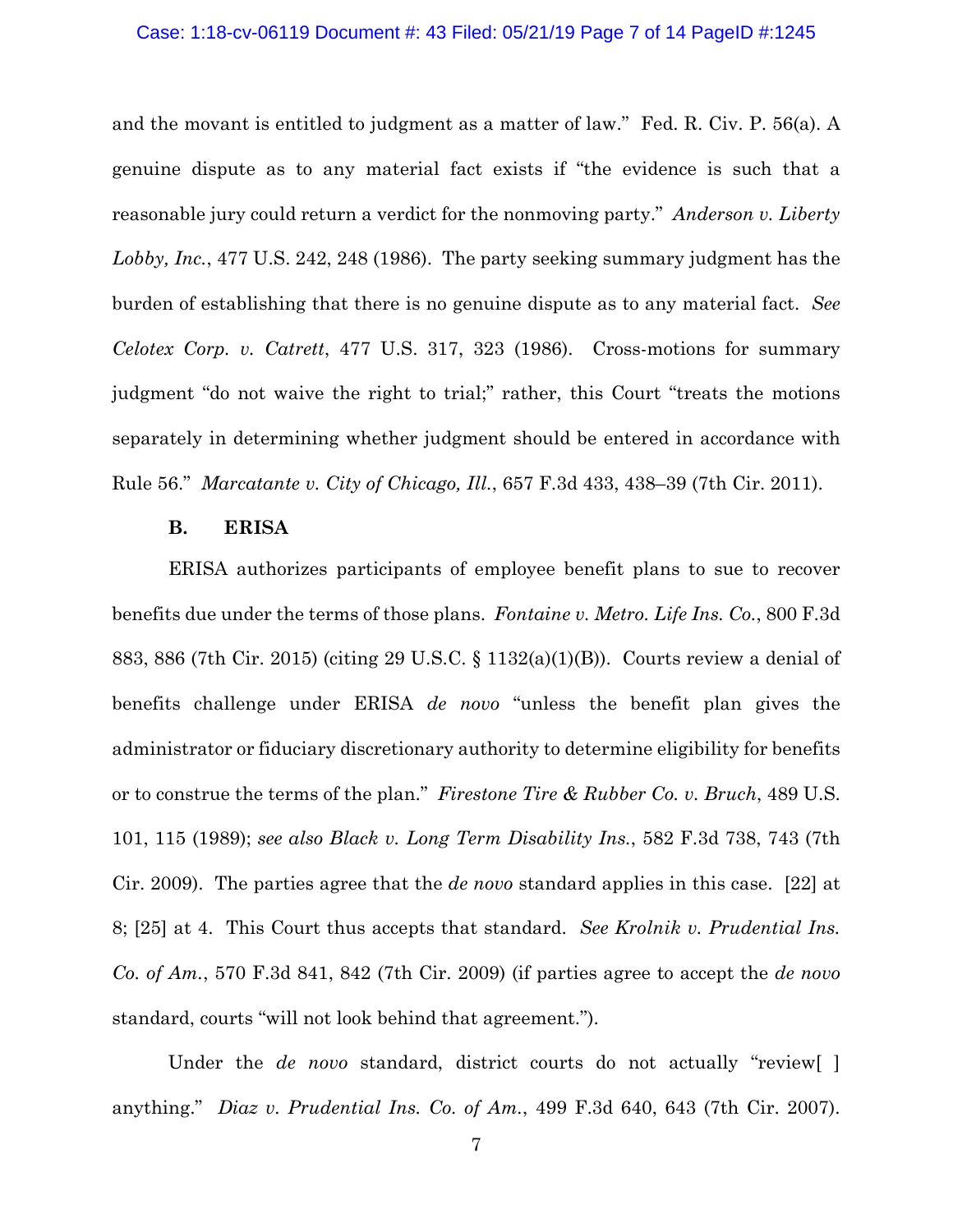#### Case: 1:18-cv-06119 Document #: 43 Filed: 05/21/19 Page 8 of 14 PageID #:1246

Rather, this Court must make an "independent decision" about an employee's entitlement to benefits and come to an "independent decision" on both the legal and factual issues presented. *Id.* What happened before the Plan administrator or ERISA fiduciary has no relevance; this Court's ultimate determination remains whether the Plan entitled the employee to the benefits he sought. *Id.*

### **III. Analysis**

Plaintiff claims that Defendant incorrectly bases his long-term disability benefits upon a reduced salary, rather than on his initial salary of \$322,789. [1]. The parties cross-move for summary judgment on Plaintiff's claim under 29 U.S.C. § 1132(a)(B)(1) to recover benefits to which he claims entitlement. The parties' dispute requires this Court to interpret the documents governing Plaintiff's claimed benefits.

In making this determination, this Court looks to federal common law rules governing contract interpretation. *Ruttenberg v. U.S. Life Ins. Co.*, 413 F.3d 652, 659 (7th Cir. 2005). Under federal common law, this Court must give an ERISA plan its "plain and ordinary meaning," and construe it "as a whole, considering separate provisions in light of one another and in the context of the entire agreement." *Estate of Jones v. Children's Hosp. & Health Sys. Inc. Pension Plan*, 892 F.3d 919, 923 (7th Cir. 2018) (quoting *Schultz v. Aviall, Inc. Long Term Disability Plan*, 670 F.3d 834, 838 (7th Cir. 2012)). Unless a document governing an ERISA plan presents an ambiguity, courts do not look beyond its four corners in interpreting its meaning. *Neuma, Inc. v. AMP, Inc.*, 259 F.3d 864, 873 (7th Cir. 2001).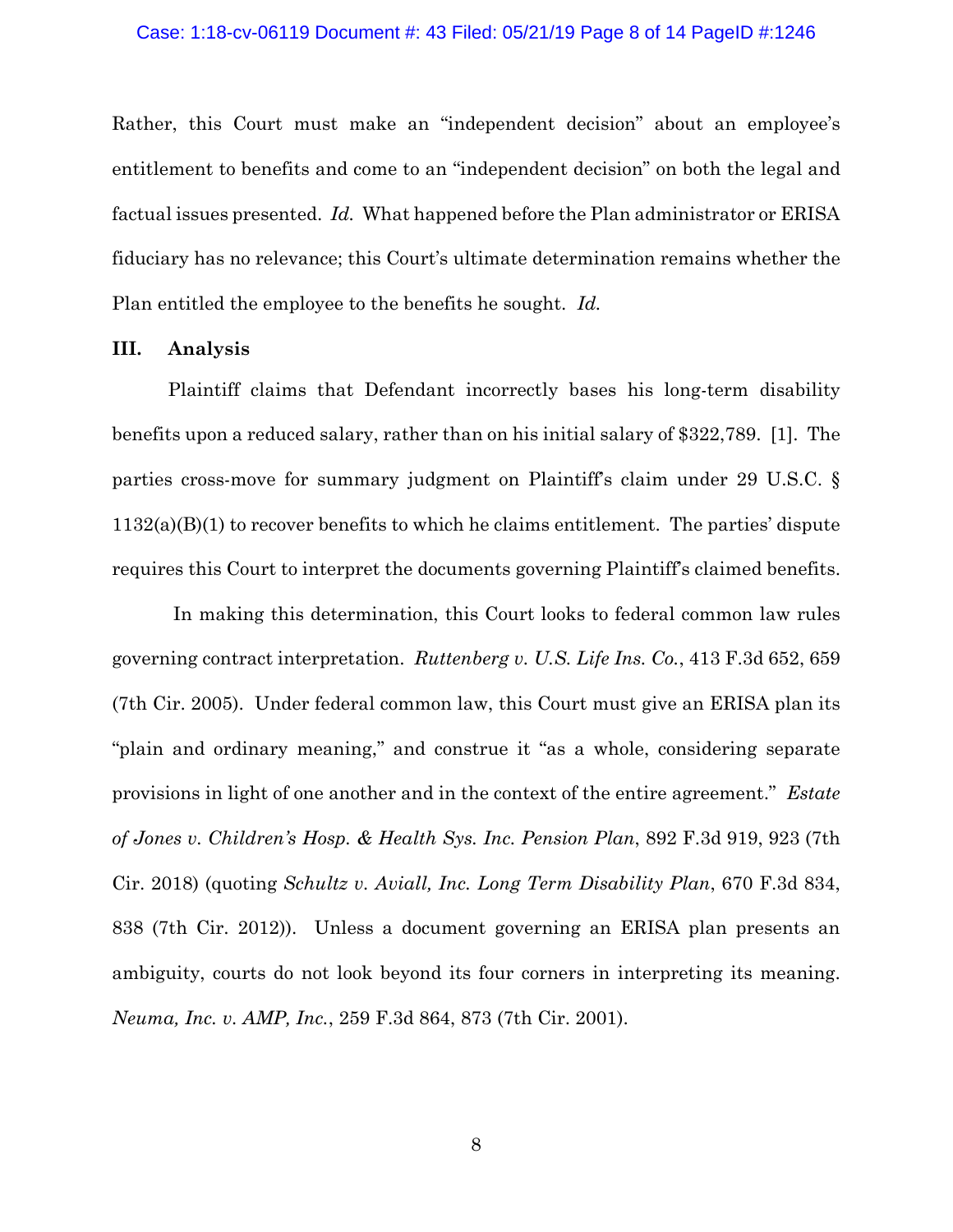## **A. Plaintiff's Correct Predisability Earnings**

This Court's analysis begins with the Agreement and Plan, which the parties agree govern here.

The Plan defines predisability earnings as "the amount of salary or wage you were receiving from an employer participating in the plan on the day before a period of disability started, calculated on a monthly basis." [26] ¶ 16. The parties do not dispute that Plaintiff took disability status starting on February 4, 2015, *id.* ¶ 32, and thus that his predisability earnings should be calculated based upon his salary as of February 3, 2015, *see* [22] at 10–11; [25] at 5.

The parties do dispute, however, what that salary should be. The Agreement between Plaintiff and NorthShore, which supplies the parameters of Plaintiffs' compensation, sets forth a five-year Initial Term, starting December 1, 2012. [26] ¶

7. The Agreement then provides:

a. **Years One and Two Of the Initial Term**. During each of the first two (2) years of the Initial Term, [Plaintiff's] Base Salary shall equal Three Hundred Twenty-Two Thousand Six Hundred Eighty-Nine and 00/100 Dollars (\$322,689.00) (the "Initial Base Salary").

b. **Years Three Through Five of the Initial Term**. During the three (3)-year period effective December 1, 2014 through November 30, 2017, the Base Salary shall be at least the amount of the Initial Base Salary, provided that [Plaintiff] meets the expectations described in the Agreement and during such three (3)-year period, the aggregate wRVUs for each year are at least 5,893 wRVUs ("Baseline Productivity"), which is equal to ninety percent (90%) of the 6,548 wRVUs reported to NorthShore by the Practice for the baseline period. If [Plaintiff's] productivity is less than one-fourth (1/4) of Baseline Productivity, which equals 1,473 wRVUs ("Quarterly Baseline"), during any quarter in years three (3) through five (5) of the Initial Term (each a "Deficit Quarter"), [Plaintiff's] Base Salary for such Deficit Quarter will be recalculated in accordance with the Model [in Addendum B].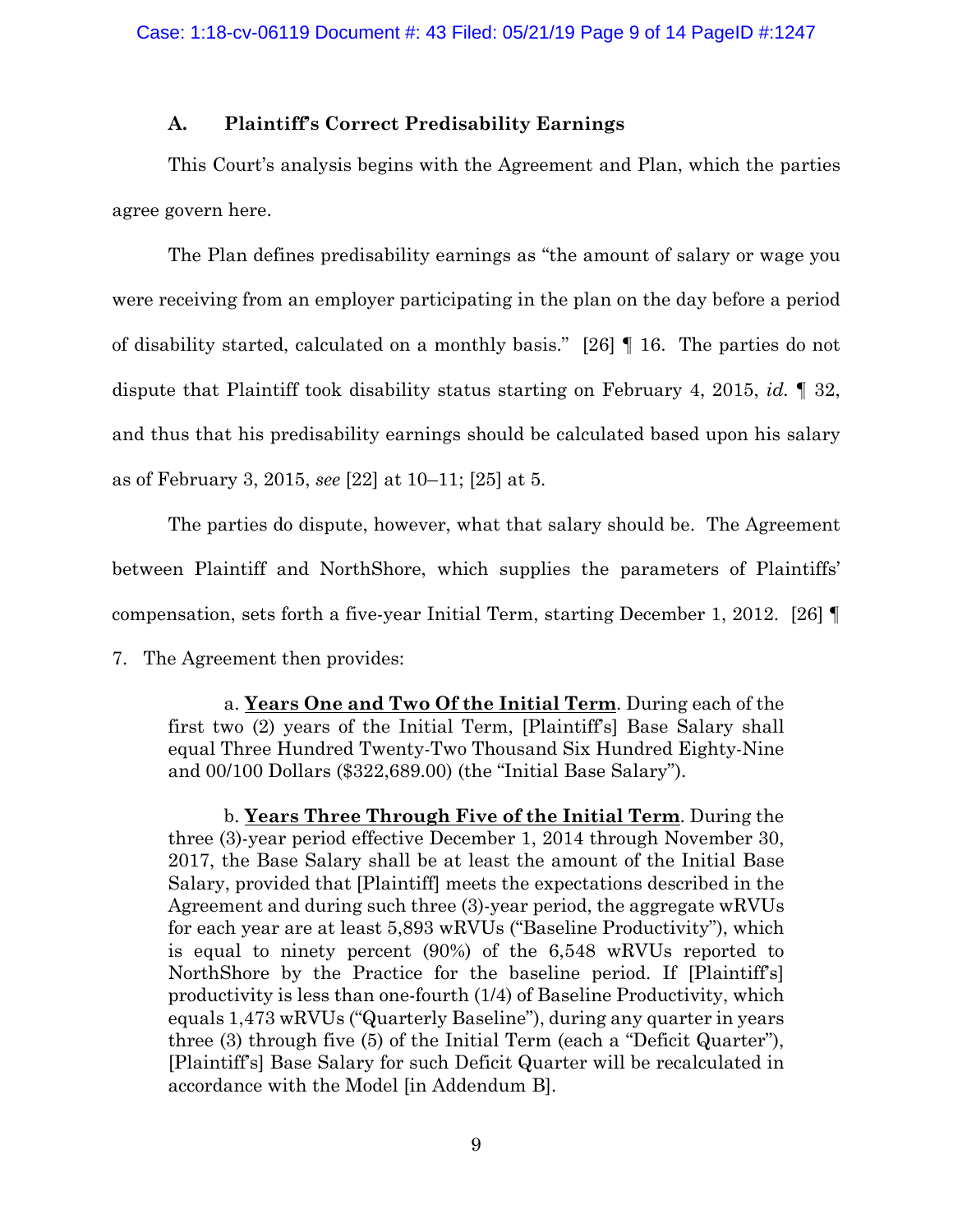[23] ¶ 14.

The Agreement thus guaranteed Plaintiff a salary equal to \$322,689 for the first two years of his Initial Term: December 1, 2012 through November 30, 2014. The Agreement also provided that, for the next three years—December 1, 2014 through November 30, 2017—Plaintiff would maintain his initial salary of \$322,689, subject to reduction if he failed to meet certain productivity measures.

Critically, the Agreement entitled Plaintiff to maintain his initial salary of \$322,689 through at least the first quarter of the third year of the Initial Term: it states that NorthShore may recalculate Plaintiff's salary only if his productivity dipped during any quarter *in those latter three years*. *See id.* ("If [Plaintiff's] productivity [falls below the baseline measure] during any quarter in years three (3) through five (5) of the Initial Term (each a "Deficit Quarter"), [Plaintiff's] Base Salary for such Deficit Quarter will be recalculated."). Accordingly, under the Agreement's unambiguous terms, (1) Plaintiff's salary remained \$322,689 through February 28, 2015; and (2) the earliest date on which NorthShore could reduce Plaintiff's salary was March 1, 2015, the first day following the first quarter of the Initial Term's third year.

Because Plaintiff's predisability earnings must be calculated based upon his salary as of February 3, 2015, a date before March 1, 2015, those predisability benefits should be based upon his initial salary of \$322,689.

## **C. Defendant's Arguments Must Be Rejected**

Defendant contends that Plaintiff's salary as of February 3, 2015 amounted to \$171,765. [22] at 11. Defendant fails to justify why that figure is correct; instead,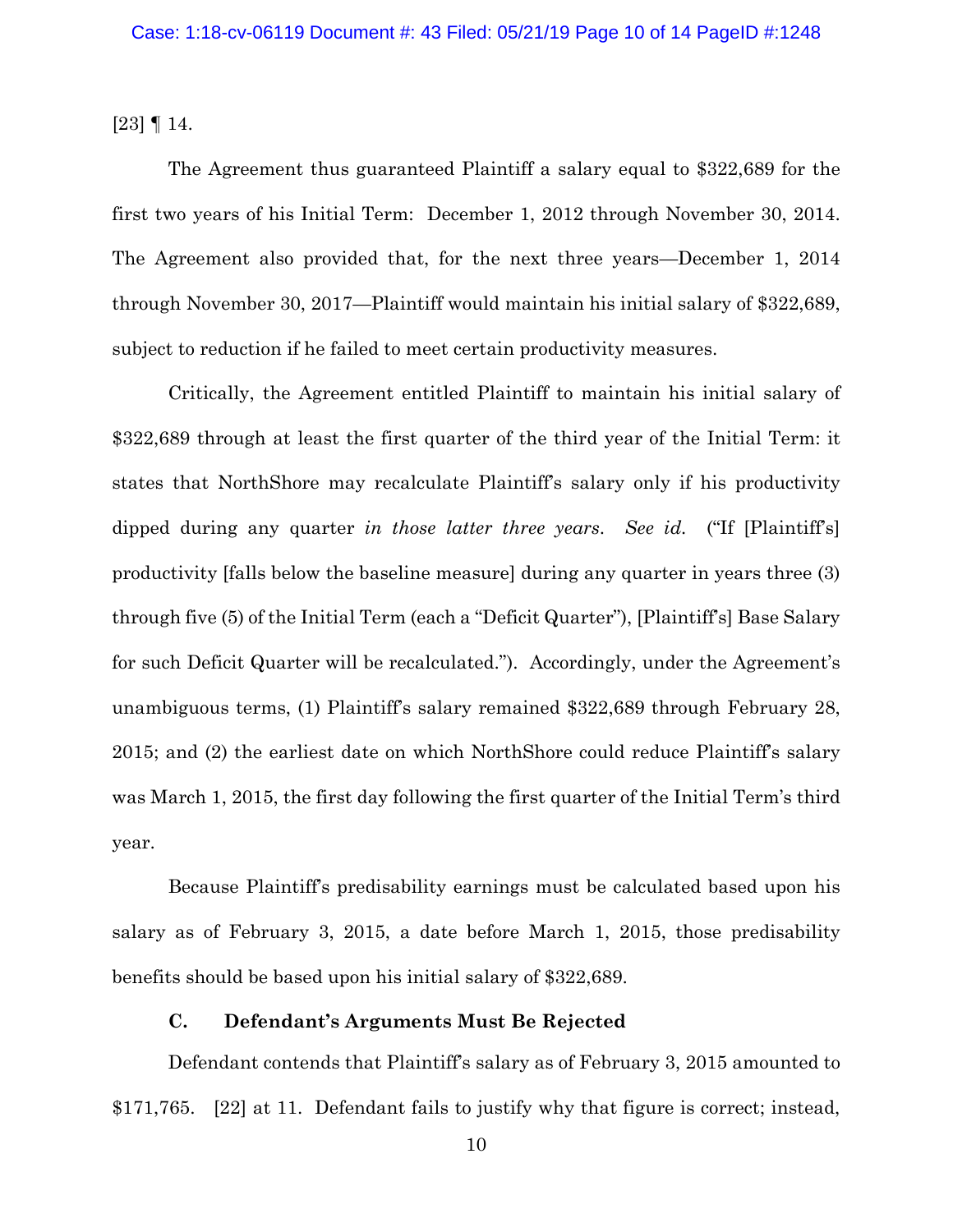#### Case: 1:18-cv-06119 Document #: 43 Filed: 05/21/19 Page 11 of 14 PageID #:1249

Defendant argues that that figure is correct merely because NorthShore said so. *Id.*; [34] at 10–11 (arguing the "only common sense interpretation here is that Plaintiff's [predisability earnings] could only be determined based on NorthShore's ultimate calculation of Plaintiff's salary in effect as of December 1, 2014, which was \$171,765."); [36] at 7 (explaining that NorthShore "confirmed" to Aetna that \$171,765 is the correct salary).

This Court rejects Defendant's argument for two reasons. First, the Agreement directly contradicts that theory because, as described above, it does not permit NorthShore to reduce Plaintiff's salary from \$322,689 until March 1, 2015. Second, under *de novo* review, this Court makes an independent determination as to Plaintiff's entitlement to benefits. *Walsh v. Long Term Disability Coverage for All Employees Located in the United States of DeVry, Inc.*, 601 F. Supp. 2d 1035, 1043 (N.D. Ill. 2009 (under *de novo* review, the plan administrator's decision has already been set aside, and the plaintiff receives a "fresh opportunity" to prove entitlement to benefits). Thus, this Court focuses only upon whether the Agreement and Plan entitle Plaintiff to the benefits he seeks; whatever amount Defendant (or NorthShore) deemed correct remains irrelevant to this Court's analysis. *Diaz*, 499 F.3d at 643.

Defendant also contends that Plaintiff "did not have a reasonable expectation" that his benefits would be based upon the initial \$322,689 salary, citing correspondence between NorthShore and Plaintiff, in which NorthShore discussed reducing Plaintiff's salary as of December 1, 2014. [36] at 2–3. To be sure, courts should interpret and enforce ERISA-governed documents with the end goal of

11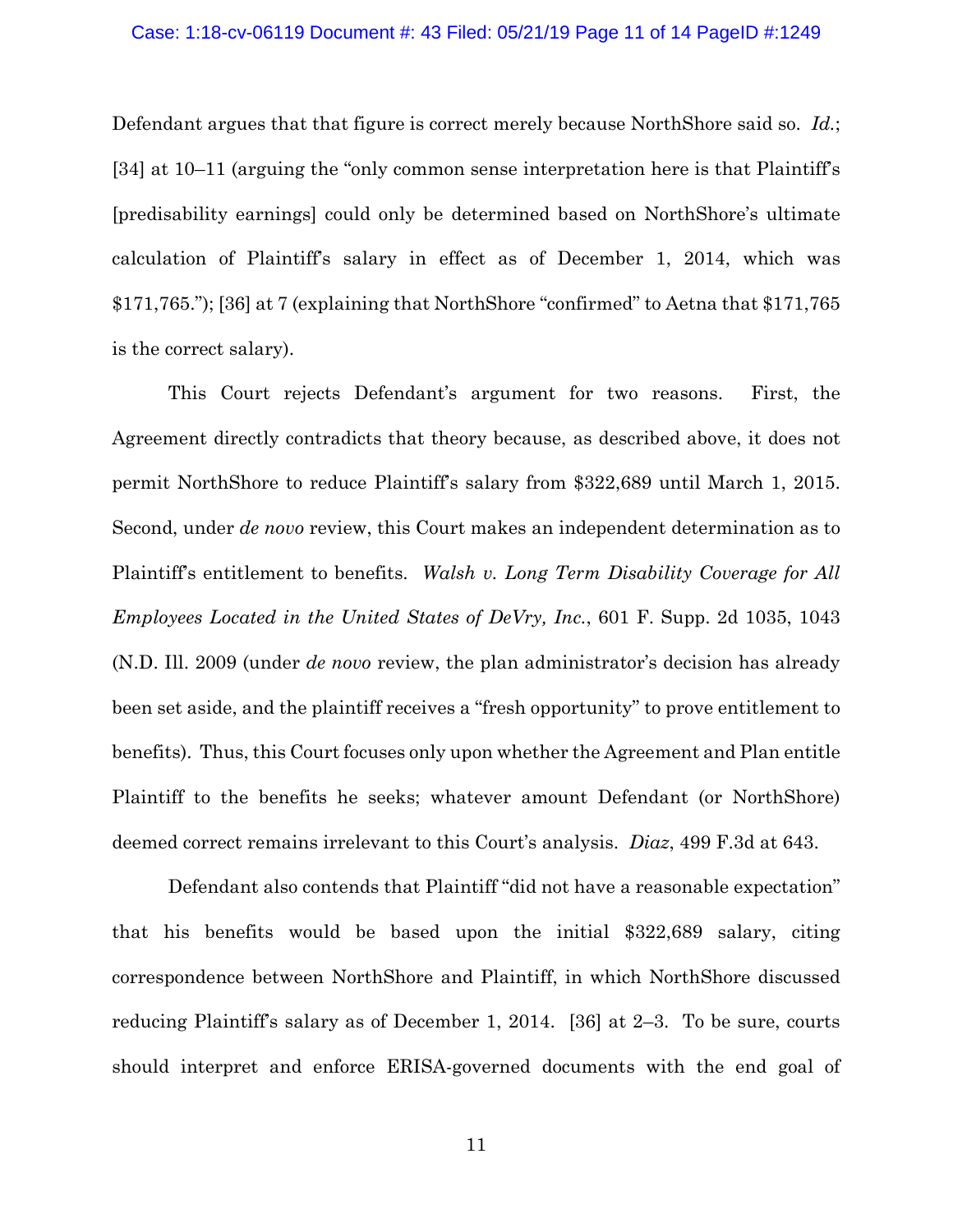#### Case: 1:18-cv-06119 Document #: 43 Filed: 05/21/19 Page 12 of 14 PageID #:1250

maintaining employees' reasonable expectations to coverage. *Cheney v. Standard Ins. Co.*, 831 F.3d 445, 453 (7th Cir. 2016).

But the record contains no evidence that Plaintiff reasonably expected less than his \$322,689 salary through February 28, 2015. Rather, the January 2015 correspondence between Plaintiff and NorthShore only confirms that the parties understood the Agreement required NorthShore to maintain Plaintiff's initial base salary until March 1, 2015. In the January 2015 letter, NorthShore notes Plaintiff's desire to "maintain [his] initial annual salary rate of \$322,689 though February 28, 2015," [23] ¶ 21; it then reaffirms that "[b]eginning March 1, 2015 your salary will be reduced in accordance with your contract," *id.* ¶ 23. Plaintiff then confirmed that he expected NorthShore to retroactively credit him his correct salary of \$322,689 for the period of December 1, 2014 through February 28, 2015, when he wrote back to NorthShore and signed under this option:

Option 2: Increase salary to \$322,689.00 retroactive to December 1, 2014, through February 28, 2015. Should work RVU's for the quarter equal less than 1,473, salary will be reduced in accordance with the Model effective March 1, 2015, with repayment for the overpayment from December 1, 2014 through February 28, 2015 during March, April and May 2015.

*Id.* ¶ 24.

The correspondence between the parties thus confirms that NorthShore and Plaintiff both understood—and thus, reasonably expected—that the Agreement entitled Plaintiff to his initial \$322,689 salary through February 28, 2015.

In short, the Agreement plainly entitled Plaintiff to his initial base salary until at least February 28, 2015. Plaintiff's long-term disability benefits, assessed as of

12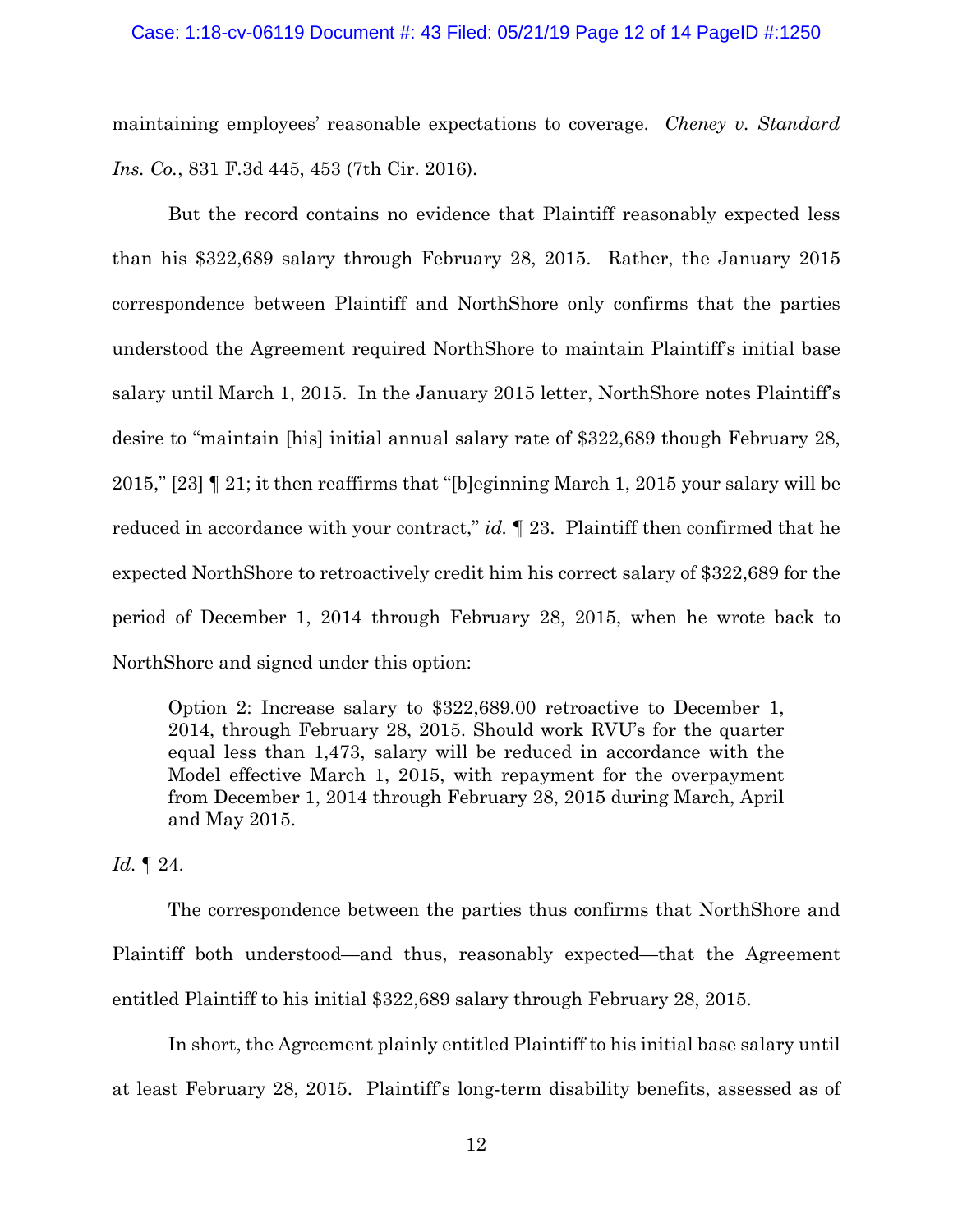February 3, 2015, must be based upon that initial salary of \$322,689. NorthShore improperly reduced Plaintiff's salary, and Defendant relied upon NorthShore's premature reduction in denying Plaintiff's claim to his correctly calculated long-term disability benefits. This Court thus grants Plaintiff's motion for summary judgment and denies Defendant's motion for summary judgment.

#### **IV. Conclusion**

For the reasons explained above, this Court grants Plaintiff's motion for summary judgment [24] and denies Defendant's motion for summary judgment [21]. Plaintiff is entitled to monthly long-term disability benefits based upon his initial \$322,689 salary for the remainder of the benefit period, as set forth in the Plan. Plaintiff is also entitled to back pay of benefits, calculated as the difference between the reduced benefits Defendant already issued and the amount Plaintiff should have received if Defendant had correctly calculated his benefits based upon the \$322,689 salary.

Judgment will enter in Plaintiff's favor after the parties submit a status report setting forth the correct calculations for Plaintiff's back payments and prejudgment interest. *Fritcher v. Health Care Service Corp.*, 301 F.3d 811, 819–20 (7th Cir. 2002) (holding that prejudgment interest is presumptively appropriate in ERISA cases). The parties shall meet and confer and file that status report within 14 days of this order.